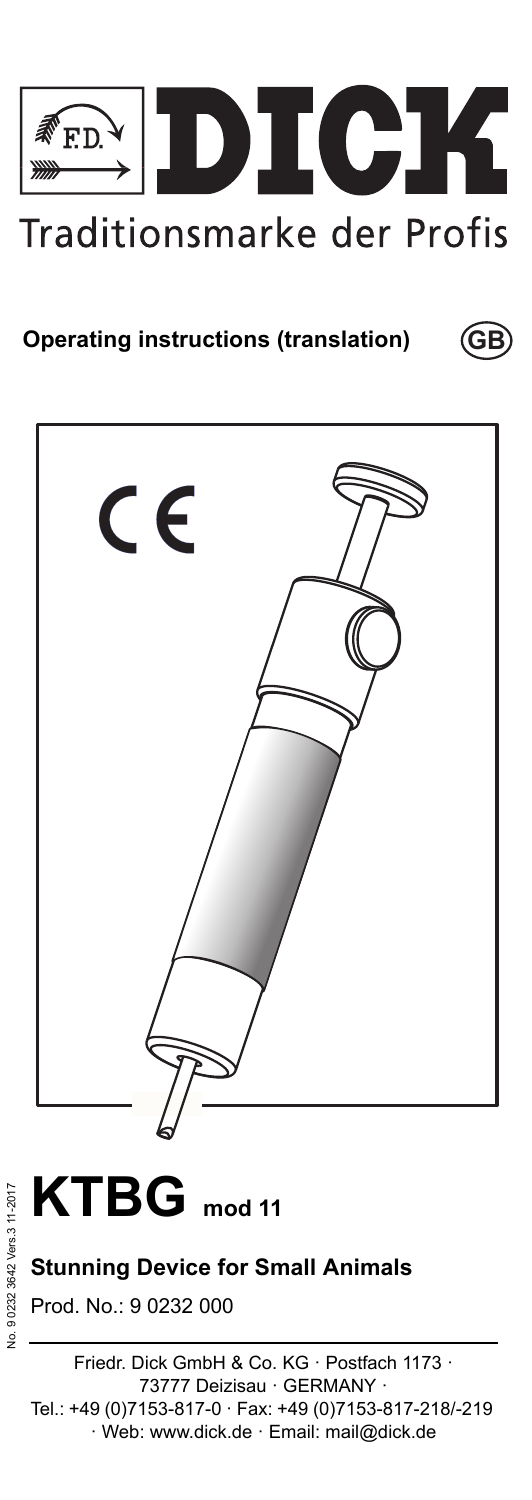## **1 Safety instructions**

These operating instructions are for the DICK stunning device for small animals, type KTBG (hereinafter called KTBG).

- The KTBG may only be used for its proper intended use.
- The KTBG may only be used by persons with a certificate of competence according to EU Regulation 1099/2009/ EC and who are familiar with the handling, use and accident prevention regulations and are able to recognise hazards that occur when working with the KTBG and can work reliably.
- In addition to the operating instructions. additional local, generally valid, statutory and other regulations and provisions regarding use of the device, accident prevention and environmental protection must be observed!
- Before each use the KTBG must be checked for damage and functional safety. Do not continue to use a device that is damaged or not fail-safe.
- In untensioned condition the KTBG must be kept protected against access by unauthorised persons, moisture and heat.
- The barrel of the KTBG must never be pointed at people or parts of their bodies or animals which are not intended for slaughter.
- Do not tension the bolt until immediately before shooting.
- Never hold the KTBG by its muzzle.
- The KTBG must be used and maintained according to the operating instructions.
- Keep these operating instructions to hand at all times in the place in which the KTBG is used. Read these operating instructions in full before using the KTBG and always follow the instructions precisely!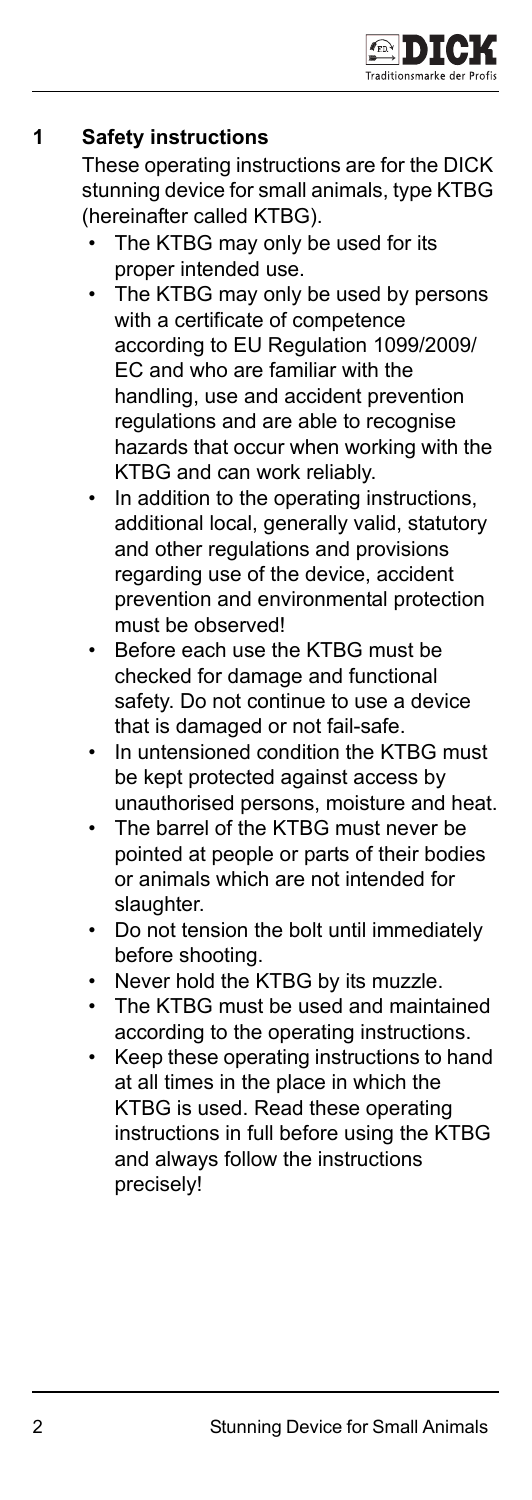



#### **Important**

- **Possible damage to the device.**
	- Damage to the device can be the consequence.

## **2 Intended use**

The stunning device for small animals (KTBG) is solely designed for stunning during the slaughter and emergency killing of small rodents up to 5 kg and fattened poultry (chickens, ducks and turkeys) up to a weight of approx. 16 kg.

The device is designed for < 100 shots per year.

Proper intended use also includes observing the operating instructions.

The KTBG is not suitable for stunning geese and ratites or larger mammals (e.g. lambs or piglets).

Any other or additional use is deemed to be not as intended and therefore misuse.

Friedr. Dick GmbH & Co. KG is not liable for any resulting losses or damage whatsoever. The risk is borne solely by the user.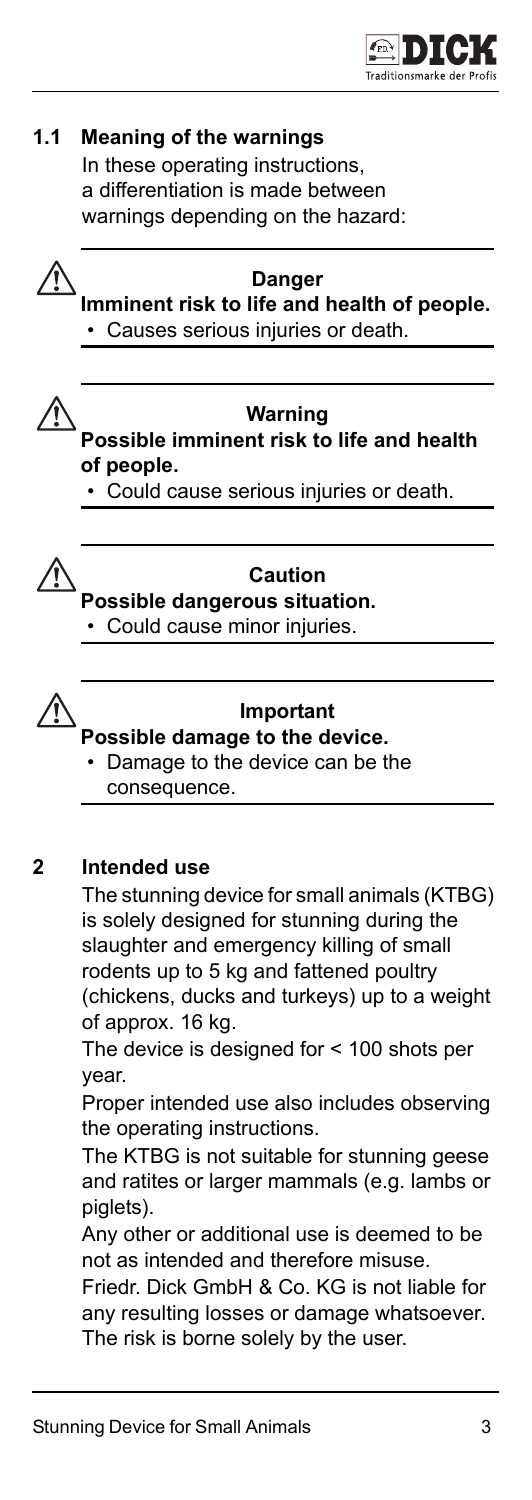

Stunning any animals other than those named or using the device to punch, stamp, form or drive in objects into any materials is not permitted. Successful use of the KTBG requires correct handling and an intact device. Only original spare parts from Friedr. Dick GmbH & Co. KG may be used.

## **3 Technical data**

Dimensions: Ø34 x 40 x 230 mm; Weight: 0.4 kg; Bolt diameter 4.7 mm, Exit length 25 mm, Stunning energy: 6.7 joule; A-weighted emission sound pressure level at a work station according to EN ISO 11201:2010 on damped surface: LpA, 1m, max: 75 dB, uncertainty KpA: 3 dB.

## **4 Device overview**



- 
- 
- 3 Trigger button 6 Muzzle
- 1 Disc 4 Headpiece 2 Bolt 5 Handle area

#### **5 How it works**

- Pulling the bolt **[2]** at the disc **[1]** up to the latching point tensions the spring.
- When the trigger button **[3]** is pressed the bolt is accelerated by the spring force, it passes through the muzzle out of the device and penetrates the skull of the animal for slaughter.
- The shot stuns the animal.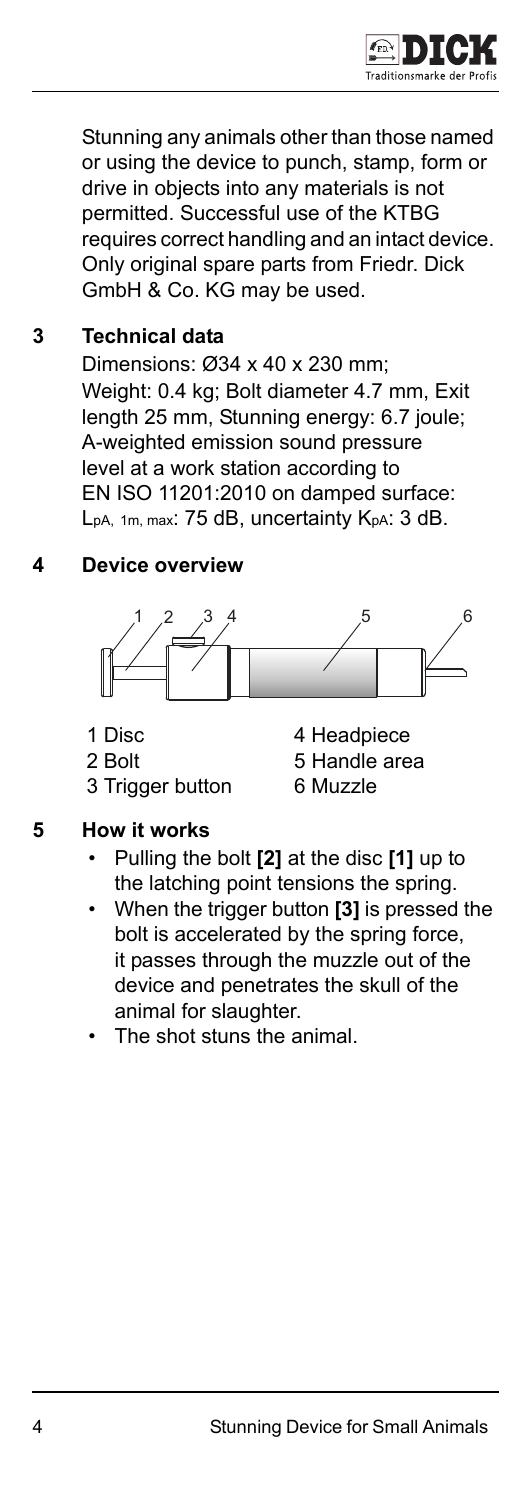

### **6 Tension (cock) the device and shoot**



#### **Warning**

#### **A tensioned device can release the shot spontaneously.**

- Do not tension the device until immediately/ directly before shooting.
- Do not hold the device in the muzzle area **[6]**.
- After tensioning the device, never grip it between the disc **[1]** and headpiece **[4]**.

#### **Tensioning the device:**



- 1. Clasp the device firmly with one hand in the handle area **[5]**.
- 2. Use your other hand to pull the disc **[1]** on the bolt **[2]** outwards until the trigger button **[3]** latches into position automatically.

The KTBG is now ready for use.

### **Shooting with the device:**



- 1. Hold the device in one hand so that your thumb can press the trigger button **[3]**.
- 2. Restrain the head of the animal with moderate force. Calm down the animal.
	- For example, use a killing cone or press the animal onto a firm surface. The head of the animal must not be able to move when the shot is fired.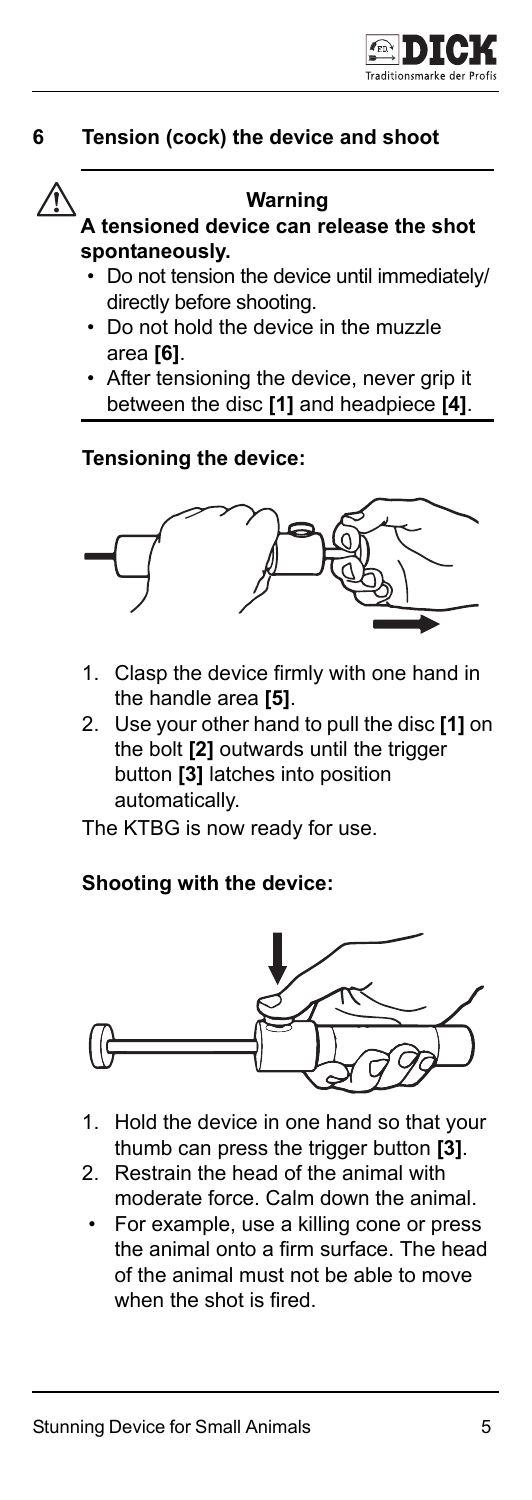

3. Position the device for the shot.



- Position the device with the muzzle **[6]** on the top of the animal's head in the middle or between both ears (middle of the brain).
- The device must be positioned at rightangles and in the middle for the shot with pressure.

The whole muzzle

area of the sleeve must rest on the animal's head **[6]**.

- The animal's head must be still.
- Hold the device safely and firmly for the shot.
- 4. Press the trigger button **[3]**.
- 5. The animal is now stunned. The killing process must follow within 20s.

#### **7 Cleaning and maintenance**



#### **Warning**

**If the device is tensioned, the bolt can be released and cause injuries.** 

• Always clean and maintain the device when it is untensioned.

Inadequate cleaning and poor maintenance reduce the shot capacity, result in premature wear and worsen hygiene.

### **Cleaning**

Clean the device after each use.

- 1. Unscrew/dismantle the device.
- 2. Clean the device carefully on the outside and inside with a damp cloth or brush.
- 3. Then leave the device to dry.
- 4. Wet the movable parts with an acid-free oil or grease, e.g. Ballistol oil, sewing machine oil.
- 5. Screw the device back together.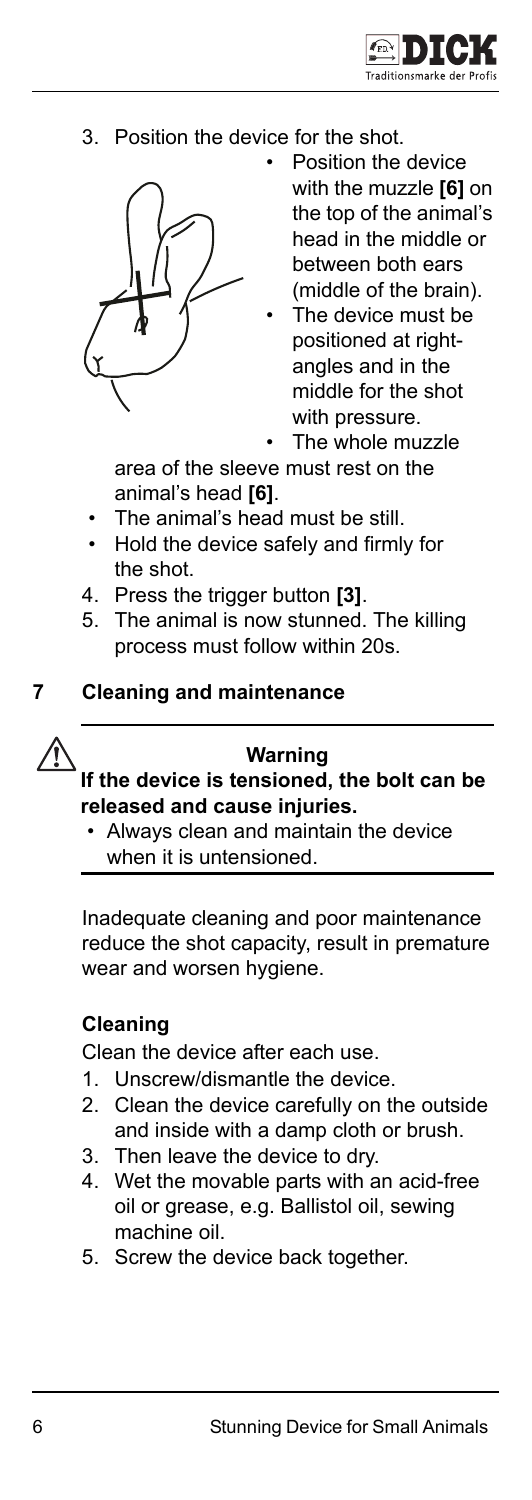## **Maintenance**

• Check the spring regularly. The wear limit is reached if, when open, the distance from the washer and headpiece is >15 mm.



As soon as the spring has become shorter or the stunning result is no longer sufficient, the spring must be replaced.

## **8 Product liability/Guarantee**

The devices are sold with a 12 month guarantee for the owner, starting from the day of delivery (verification by means of invoice). Friedr. Dick GmbH & Co. KG is not liable for defects or damage caused by incorrect assembly or improper putting into use, unsuitable or improper use or use that is not according to the operating instructions, changes or repairs which are not listed in the operating instructions and are made without the written approval of Friedr. Dick GmbH & Co. KG, use of third party spare and wearing parts or third party accessories, overloading or improper handling as well as usual wear and tear. The spring, bolt and damping element (wearing parts) are excluded from the guarantee.

To maintain the guarantee, please keep the receipt and send the original copy to us together with your written complaint. Please only use the transport packaging provided by us to return the device; which means it must be kept.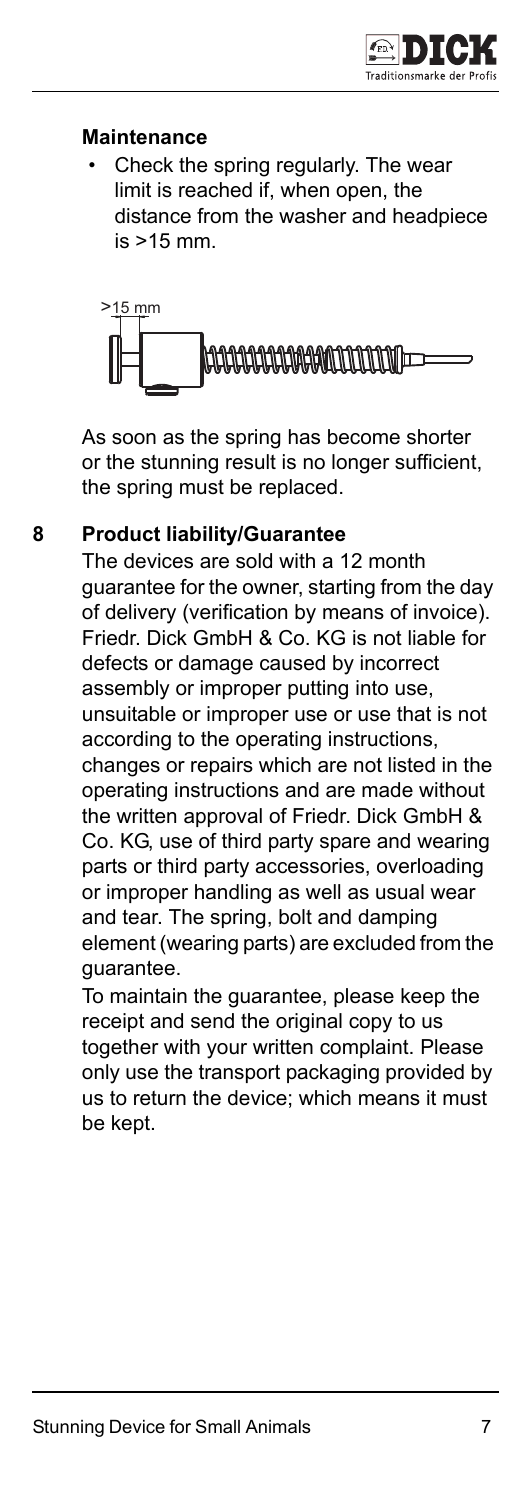

The guarantee is solely valid for the improvement of material and production defects. We choose whether defective parts are repaired free of charge by our service department or are replaced with brand-new parts. Further claims arise only in the event of refused, failed or unacceptable supplementary performance in accordance with our General Terms and Conditions of Sale, Delivery and Payment. For further details of the guarantee, please refer to our General Terms and Conditions of Sale, Delivery and Payment.

The information in these operating instructions can be changed without prior announcement. Complete or partial reproduction of these operating instructions and their translation into another language is not permitted without the prior written consent of Friedr. Dick GmbH & Co. KG. Subject to change without notice.

| Error                                                                                                            | Cause                                                  | Remedy                    |
|------------------------------------------------------------------------------------------------------------------|--------------------------------------------------------|---------------------------|
| Force of the shot<br>bolt diminishes.                                                                            | Spring is<br>defective<br>or worn.                     | Replace the<br>headpiece. |
| Bolt can no<br>longer be<br>cocked, or only<br>by exerting a<br>very large force.                                | Bolt is<br>deformed.                                   | Replace the<br>headpiece. |
| Threaded<br>connection<br>between the<br>headpiece and<br>sleeve loosens,<br>is tightened again<br>for the shot. | O-ring is worn.                                        | Replace<br>O-ring.        |
| Trigger button no<br>longer latches on<br>tensioning.                                                            | Return spring<br>or trigger<br>button is<br>defective. | Replace the<br>headpiece. |

## **9 Malfunctions**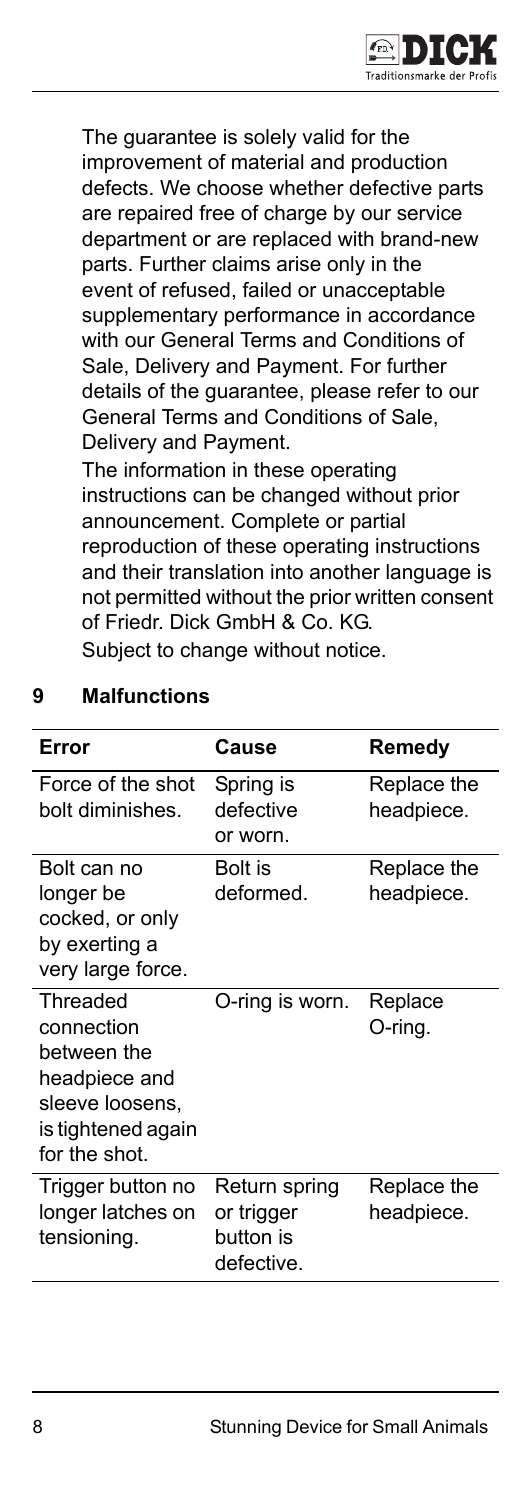## **10 Spare Parts**

#### **Attention**

## **Risk of accidents due to wrong spare parts**

Using parts which are not matched with the device constitutes an unassessable risk.

• Use DICK original spare parts only.



| Order No.   | Quantity   | Name                                                           |
|-------------|------------|----------------------------------------------------------------|
| 9 0239 2411 | 1 piece    | Absorption element                                             |
| 9 0239 3208 | 1 piece    | O-ring                                                         |
| 9 0239 3511 | 1 assembly | Complete headpi-<br>ece incl. bolt (2454)<br>and spring (2412) |
| 9 0239 3516 | 1 set      | Sleeve incl. O-ring                                            |